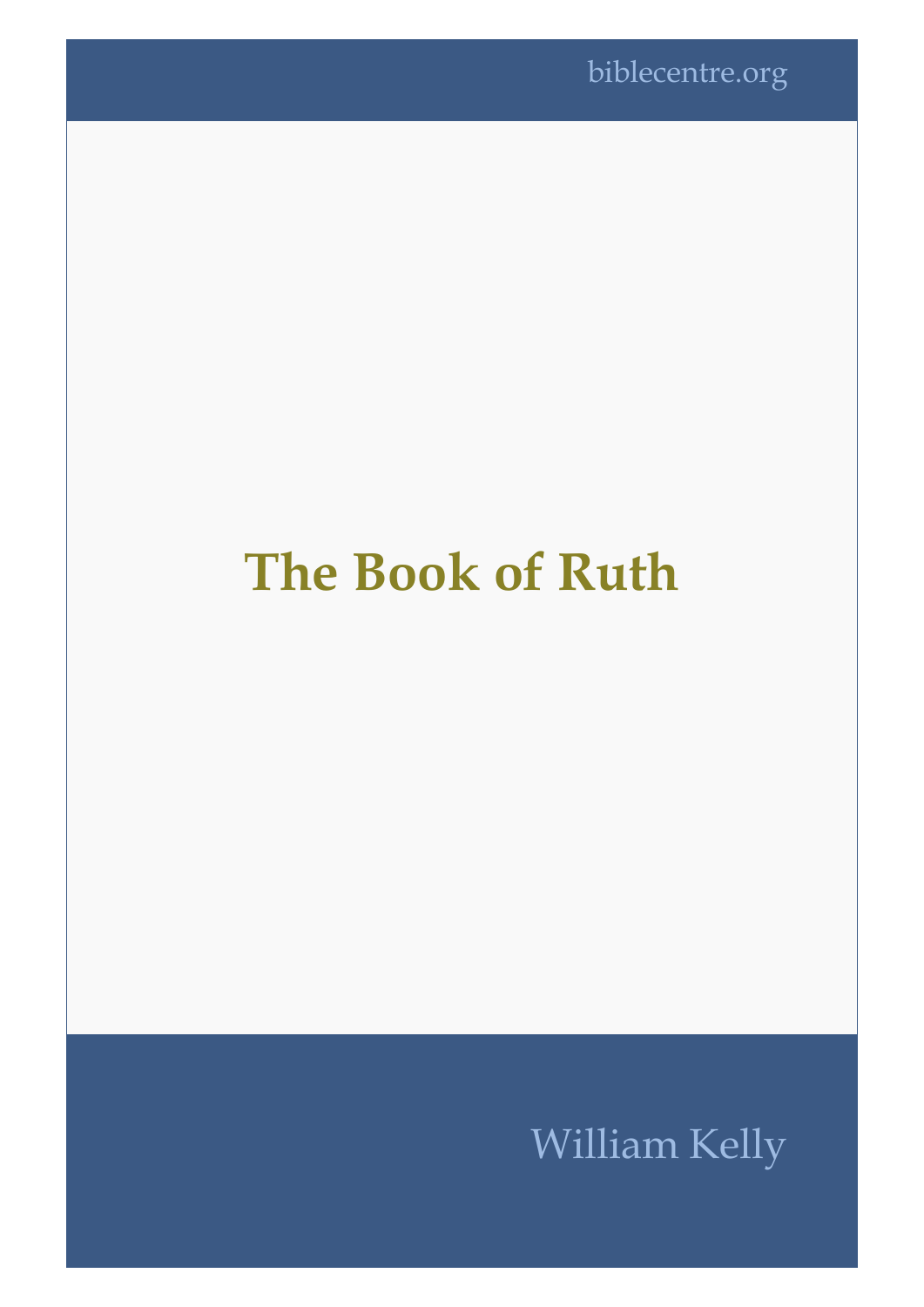## **The Book of Ruth**

(from: Lectures Introductory to the Earlier Historical Books)

- [Introduction](#page--1-0)
- $\cdot$  [Ruth 1](#page-2-0)
- [Ruth 2](#page-7-0)
- [Ruth 3](#page-8-0)
- [Ruth 4](#page-9-0)

#### **Introduction**

That the book of Ruth stands most fitly in the place where it is actually found must have been felt by the spiritual mind. Indeed it is apparent to every attentive reader of Scripture; for by outward marks it clearly belongs to the place where God has presented it to us. As to the time of what is brought before us, it belongs to the days of the Judges, as we are expressly told, and thus was clearly before the immense change which God was pleased to bring in and to have recorded for our instruction in 1 Samuel. Nevertheless, its character being singularly different from that which we find in Judges, none need wonder that it stands in a distinct book.

It is true that there is an old tradition that it formerly belonged to the book of Judges, but I doubt the fact extremely, being convinced on internal grounds that it forms a separate book, no matter what that will-o' the-wisp may say; for we can never trust the traditions of men, though of course they may occasionally fall in with truth. There is nothing more certain than that God has shown us the tendency, even of apostles themselves, to fail whenever tradition was leaned on; for we know of a tradition that went forth among the disciples, and this too not before the Lord's death, but after it; but even this, brief as it was, and heard by several witnesses, they failed to hold immaculate. For in consequence there went about a report that the disciple whom the Lord loved was not to die. Now the Lord had said nothing of the kind. So strikingly does Scripture warn, not only as to the principle, but in fact. There may have been a certain difficulty on the surface of the words uttered, not only because of the immense depth of that which lay underneath the Lord's intimation, but because He saw fit to present it in a form to exercise their thought in pondering His words. But it seems evident that God teaches us by such an instance the valuelessness even of primitive tradition; how much more of subsequent writers, who almost always show the grossest incapacity to understand the plain written word of God! Show another tradition which has such a character as this; and yet Scripture has itself given us here in the most striking way the warning that we are in no case to trust tradition, but only what inspiration has written. If it be found then that it was thus even among the disciples, we certainly dare not trust the Jews. The Lord made use of them, and we have every reason to bless God for His own care of the written word, though committed to man's responsibility.

But while there can, to my mind, be no reasonable question that the book of Ruth fittingly follows the Judges, it is equally plain, I think, to such as give the matter a little reflection, that it appropriately forms a book to itself, and this as the natural and, one may say, necessary prelude to the book that follows. That is, we are here in presence of a wholly different line of truth; so much so that it could easily be proved utterly incongruous to piece on the story of Ruth to anything found in the book of Judges. Indeed, if there be a contrast, as it appears to me, complete and well-defined in this part of Scripture, it is between the real and proper appendix of the book of Judges (Judges 17-21) and this book of Ruth, which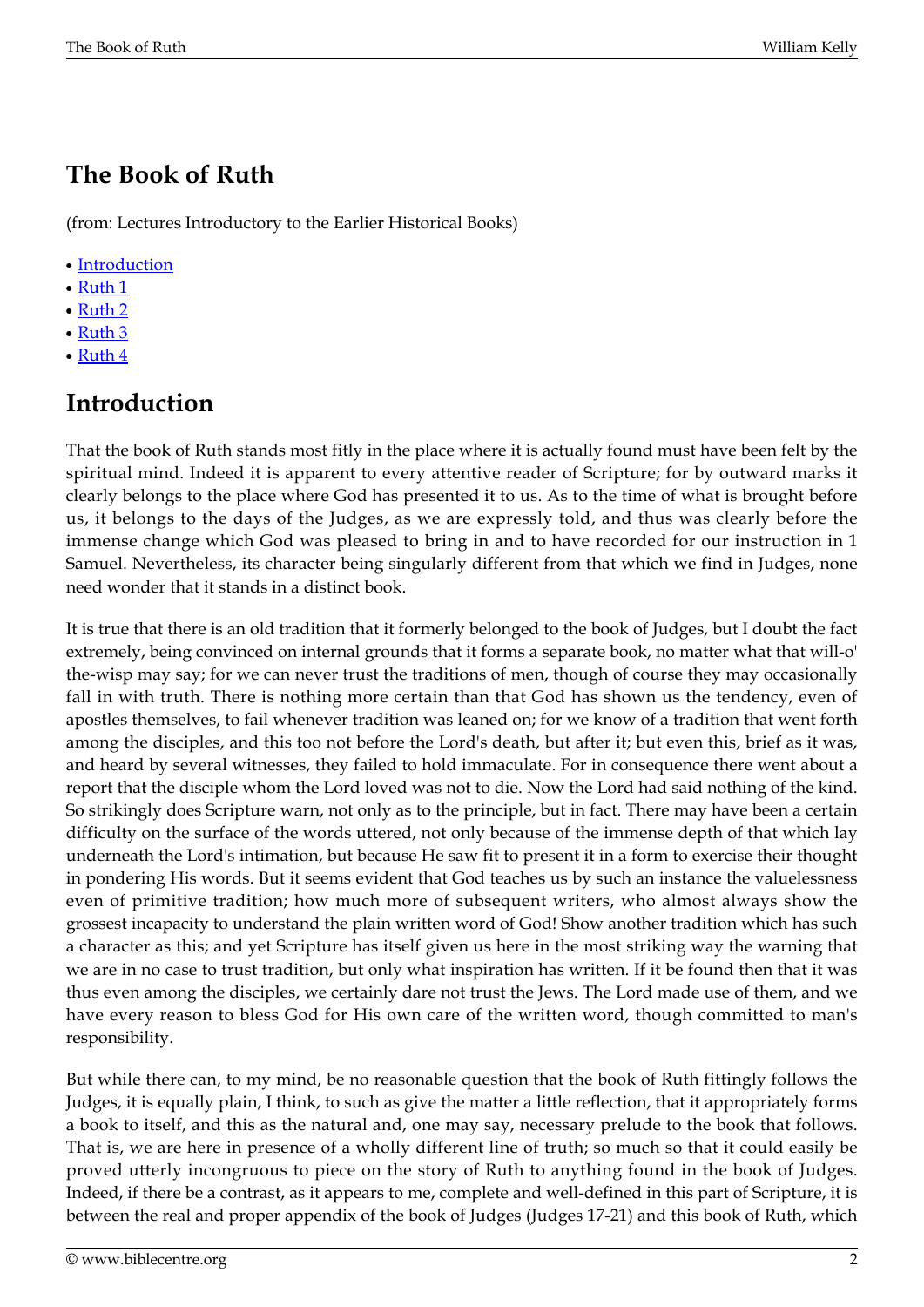man and tradition tell us once made another supplement. If they can be conceived as so put together, one certainly was the appendix of the most grievous disorders; the other, of the beautiful ways of divine grace. The one exhibits all lawlessness, when there was not even a magistrate in the land that might put them to shame in anything; the other is among the loveliest tales of genuine piety that God Himself has given us, and this not merely in the generous man who does the part of the Kinsman-Redeemer, but also in her who in unobtrusive faith served in love no less than faith where it could be the least expected. Thus does the grace of God meet us in the book of Ruth, clothing itself in its most attractive form, and so much the more giving ,, evidence of its power, when we think of the material on which it wrought, in her at least whose name it bears.

Besides, the story itself is of very great importance, as preparing the way, not for David only, but for his greater Son. This, however, does not at all link itself with Judges, admirable as it is where God has given it to us. It is neither a part of Samuel on the one hand, nor of Judges on the other, though morally far more of a preface to the former than a supplement to the latter. It is just what God has made it, a most suitable transition scene between the two, but, in fact, a book to itself on the gracious words of which it is our happy privilege to dwell for a little together.

What is that which we find here? It is not yet the day for royalty on the throne of Jehovah, not even in any imperfect form. Nor is it what we have been seeing - the intervention of grace to deliver the people from time to time from oppression - often in uncomely forms, as regards the men or measures employed; and I think that every one who has followed with attention the course of Judges must have recognised the truth, when pointed out, that one of the special lessons of that Book is that? although divine mercy wrought in power, the human instrument was marked with some striking drawback.

In the Book before us we see grace working so as to secure promises. There was ruin in Israel; yet a Moabite stranger engages our interest and respect singularly. For, above all, faith was there. It is not a drawback where one might have looked for much, but beauty morally where one could expect nothing. At the very time when even the deliverers that God gave His poor people partook of the utter weakness and of the painful failures then found universally prevalent in Israel, on the other hand He was pleased to magnify His own mercy in a Moabitess. Granted that she was one of those excluded according to law from the congregation of Jehovah. But if law is just and good, grace is better and the only means of rescuing the guilty and fallen from ruin. If the law is suited to break down and expose man in his sinful self-confidence, grace is God's secret for the lost and wretched to bless and save them. Nevertheless, just because grace suits God's love and glory, how admirably it suits us, when we are brought down, to renounce self, and to cast our souls on His Son!

In this shape very attractive to faith we shall find the principles of grace throughout the Book of Ruth, brought out as fully as could then be, conspicuously in Ruth, though not in herself exclusively. Even at that time, full of sorrows and of great humiliation for the people, Ruth was not alone. We greatly mistake when we so narrow the intimations of the word of God. We must leave room for what meets the eye or ear; and surely the day will tell what hidden beauties there were even in the darkest times. What fulness of joy for our hearts when we know as we are known! But it is a joy to take in the hope, and assure ourselves of the largeness of grace now. Traces of this too we may find, unless I am greatly mistaken, in traversing the Book of Ruth.

#### <span id="page-2-0"></span>**Chapter 1**

What then is the great aim and object here? What does the Spirit of God appear to propose to Himself in this short but remarkably delightful book? The state of the people seems to have been one of great distress. There was a famine where least of all it ought to be felt, in the land where God's eyes rested; a famine which surely could not have been but for Israel's profound departure from God. But His mercy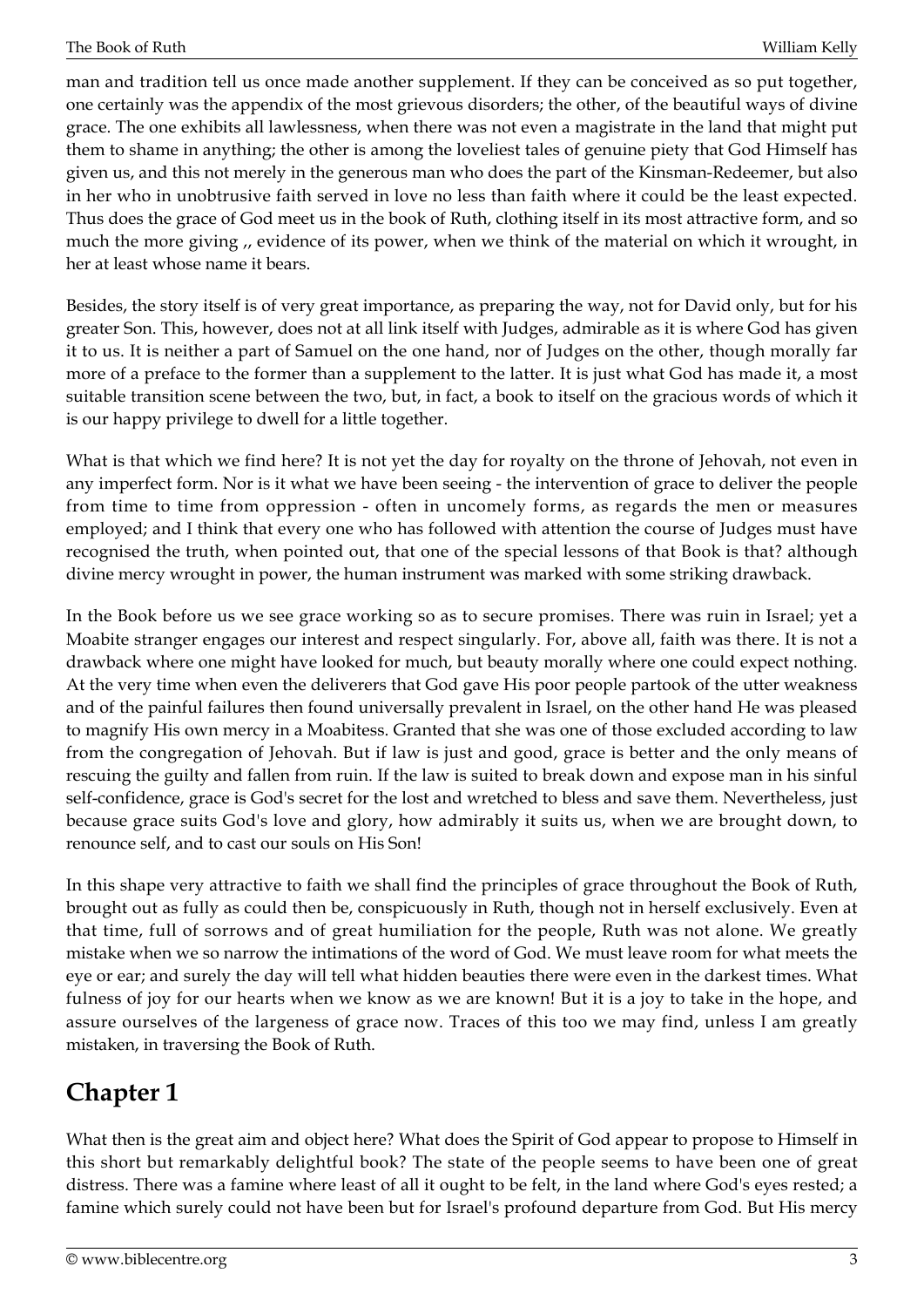would employ it to exercise His people's hearts before Him in self-judgment, as well as in looking to Himself, whose grace is ever above all failure. Sorrowful to have it brought in for their sins; but turned to good, as God knows how to use everything in His grace. So it was then that "a certain man in Bethlehem-Judah went to sojourn in the country of Moab." It was not only distresses and oppressions and enemies that afflicted men in the land, as we see was the occasion for deliverance in the Judges throughout, and without exception. Here is the first pointed contrast between it and the Book of Ruth. The pressure is of such a character, at least its effect such, that this Israelite and his wife and sons are found outside the land of the Lord. The name of the man too seems clearly significant, Elimelech - he to whom God is King. Yet was he an outcast for want! A strange and painful anomaly that so it should be; but so it was. Nor need we wonder that a false position in Elimelech is followed by the marriage of his sons with the women of Moab. It is no longer God shown as specially taking His place, and dwelling in the midst of the people, but now a result deplorable in His people and land.

Thus Naomi brings before us the condition of Israel, to be verified on a larger scale another day, but plainly enough shown in a little summary then; that is, not merely the enemies let loose on the people in the land, but the Israelites themselves, through sheer distress, are seen out of the land. This cannot be denied to have been a novel character of humiliation for Israel - that any who were particularly and publicly identified with the government of God over His people and His land should be forced to quit it because there was no bread to eat there. Elimelech being now dead, all testimony that they had God to govern Israel, as far as he was concerned, is lost. She who ought to have been a pleasant one found bitterness, as she tells us in her desolation and widowhood in a strange land. Most vivid picture of the condition which was ere long to befall Israel! And such we know has been their portion for weary centuries. No doubt their kings contributed to the result; but here it is most strikingly prefigured before they had kings. For great, and in the end gracious, purposes did the principle of royalty come in afterwards; but here God prepares us for the result, if we only look at the unfaithful people. Where was the faith to avail themselves of God's presence?

Naomi then was left with her two sons: "And they took them wives of the women of Moab: the name of the one was Orpah, and the name of the other Ruth." And thus they continued to dwell for about ten years. After this the sons died also, when the woman Naomi, hearing that Jehovah had been pleased to give His people bread in His own land, turns back in her heart, lays the case before her daughters, and sets forth for the land. It was then that a most interesting difference comes out; for one of the daughters, though not without natural affection and hence unwillingness to leave her mother-in-law, lets us see that she had no faith in the God of Israel, and accordingly drops behind. Ruth for an opposite reason shines, and so much the more because of lowly unconsciousness of anything as to herself. The liveliest affection to her mother-in-law, and the faithful remembrance of the dead, were there, but above all the mighty attraction of the God of Israel. All these wrought powerfully in the heart of Ruth; and so she in the happiest manner tells out the purpose of her soul to her mother-in-law. Her portion is taken for ever with Naomi. As she said herself - for there are no words capable of expressing the truth so well as those that her heart poured forth with God before her eyes - " Intreat me not to leave thee, or to return from following after thee: for whither thou goest, I will go; and where thou lodges", I will lodge: thy people shall be my people, and thy God my God: where thou diest, will I die, and there will I be buried: Jehovah do so to me, and more also, if ought but death part thee and me." Out of the abundance of her heart did her mouth speak; and what so sweet as this devotion to the living God, not to speak of the dead, where it could be unlooked for? If Orpah shows us the failings of nature, Ruth certainly the power of grace.

This decided the mother; and they are next seen approaching Bethlehem. All the town was moved for Naomi; but, be sure of this, not less when they reflected on the strange sight of a Moabitess who turned her back for ever upon her gods and her land and every natural tie, come to take her part with a desolate widow, under the shadow of Jehovah.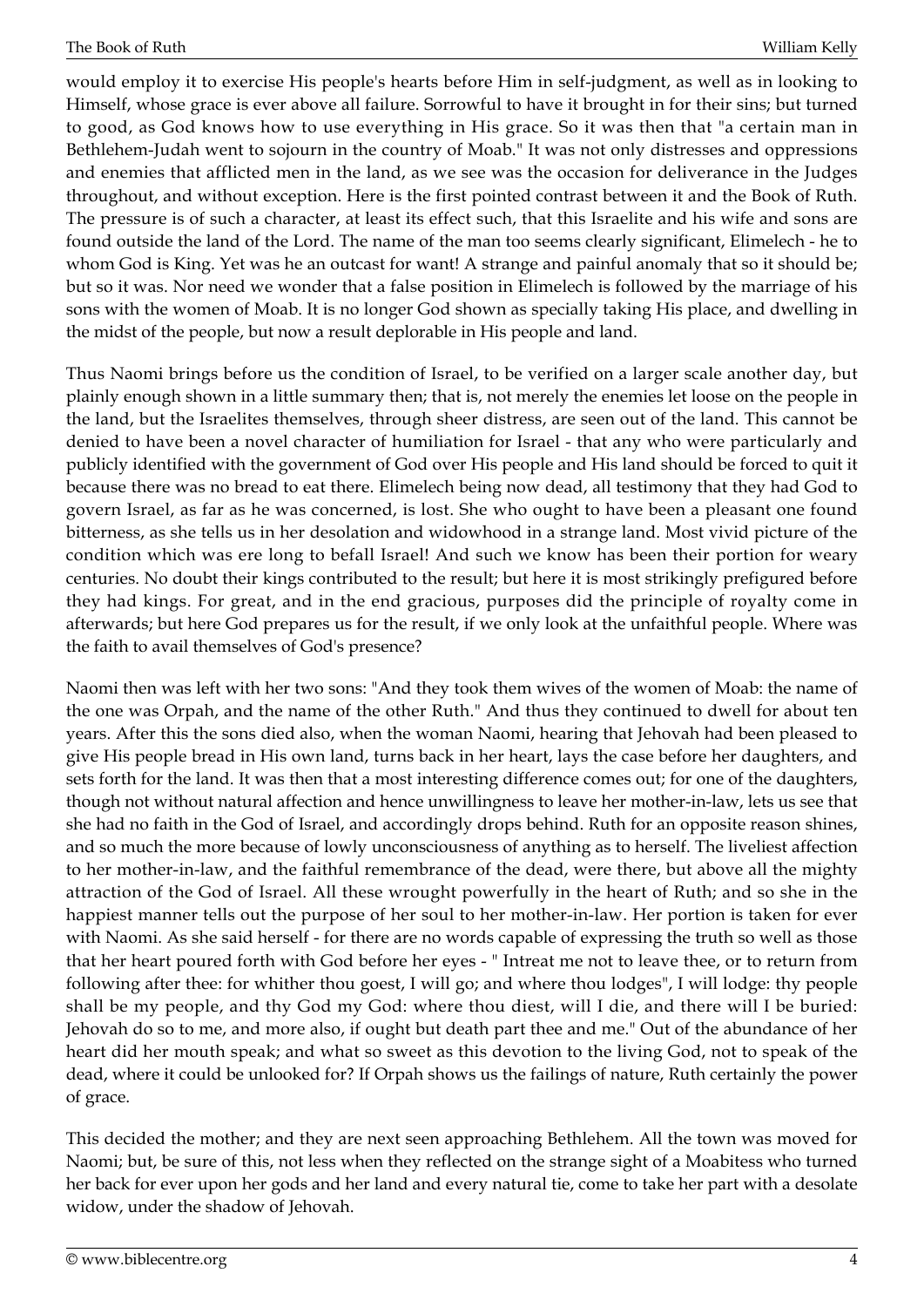That Naomi typifies Israel under the first covenant can scarcely be questioned by any one who admits the prophetic character of scripture; Israel who had experienced a famine in the land, who had lost husband, sons, everything out of it. "Call me Mara; for the Almighty hath dealt very bitterly with me."

And who then is pictured to us by Ruth? What can she be? There is a great difficulty to many minds in the fact that Ruth was a Gentile - a Moabitess. This perplexes them, and it has often led persons in times past to think she must be the church. No doubt if Naomi had been seen clearly by the same principles to represent Israel, they would have been rather confirmed at first sight in their thought; but it is not really so. Ruth does not represent the church. That there is a life flow of the grace of God in this case, that the same grace has gone out beyond measure towards us and brought us in as the body of Christ, is most true; and if people mean nothing more by the church than the objects of divine grace, we can understand why to them it should seem a settled question. There can be no doubt that Ruth does set forth the grace of God towards a stranger who had no claims on His promise or covenant, as being a Gentile, and under the ban of the law expressly.

But I am persuaded that there is profound wisdom in the fact that Ruth does represent, spite of all appearances to the contrary, a Jewish connection. How can this be? For the simple reason that the Jewish people have lost their distinctive title, and are merged amongst the Gentiles. This is so true that even the prophet Jeremiah, who was called up at a time when God was about to bring in this great change, is distinctly ordained to be a prophet to the nations; and when the cup of trembling is put in his hand by Jehovah (as shown in Jeremiah 25), it is to give to the nations to drink. But who are these "nations"? The very first of them is Judah and Jerusalem. This proves, then, that the judgment of God did put down judicially even His chosen people in the place where their sins had brought them morally.

When Israel ceased to preserve their separateness to Jehovah - when the idols and false gods of the heathen came so to overshadow the true God as to attract their heart, so that, in point of fact, they abandoned the God of Israel, kings as well as people and priests - it is evident that nothing could be more righteous than that God should sentence to public exile from Himself, and from all their old position of favour and comparative possession of His name in their land, those who had already gone away from Him morally, after all discipline had failed to recover them, and there was no remedy. Such indeed is invariably the way of God. He never sentences to a distance from Himself one who has not gone away in heart already. It is only therefore His judicial hand sealing them in the place to which their own unbelief had consigned them. Hence accordingly if it were wanted to indicate the quasi-Gentile position of the Jewish remnant in the latter day - if this had been the object of the Spirit of God - I cannot conceive how it could have been done more effectually or with more graphic power than in the very manner in which the Holy Ghost has here brought the story before us.

Had Ruth been a strictly Jewish woman, or widow, if you please now - had she been of the chosen people rather than of Moab - she could not have set forth the peculiar circumstances out of which the Jewish remnant will be called; for when God begins to work with them in the latter day, in what condition will they be? Loammi - "not my people." Indeed it is the sentence of God on Israel ever since the day of the Babylonish captivity. They were His people before, but not His people from that time; and the evidence to all the world that they were not is given in this, that God handed over imperial power to the golden head of the great image, as we know; that is, to Babylon under Nebuchadnezzar. When the whole case is thus looked into, it confirms the accuracy of the type, instead of being a difficulty.

The same principle is in other parts of scripture. Take, for instance, a familiar chapter in the New Testament, where the apostle sets forth doctrinally our relation to the Jew. I purposely refer to Romans 11 now as the first example, because there are persons who own their difficulties about the prophecies, but who feel them much less in the epistles. The truth is , they have allowed a false principle to guide them in looking at the prophets. They there endeavour to turn aside Israel, and Judah, and Zion from their regular meaning to other objects quite distinct, the effort being to make all, at least what is bright,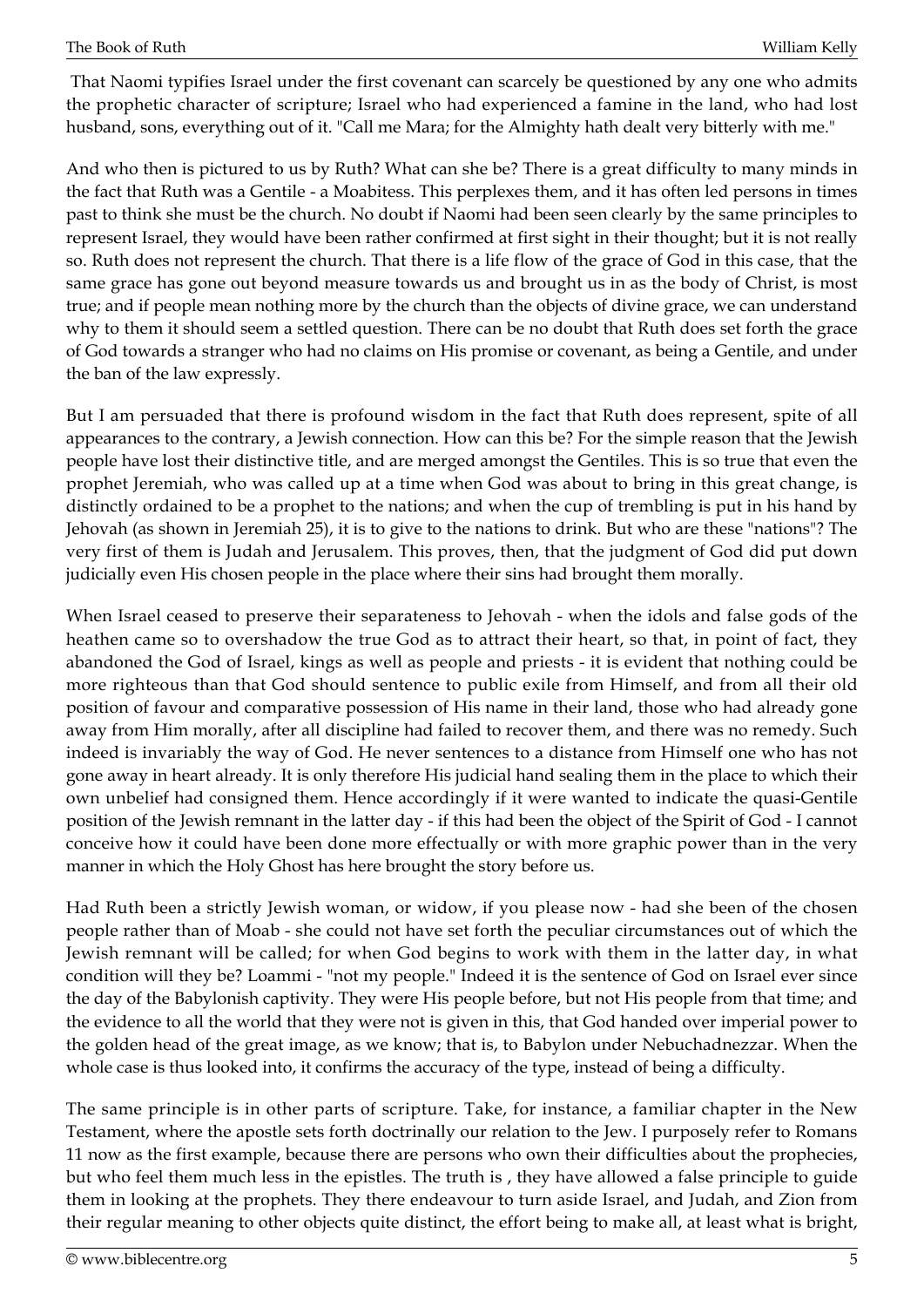apply to the Christian or the church in some form or another. But Romans 11 resists such a diversion from its true channel. For the object of that chapter is to show that the Jewish branches were broken off their own olive-tree because of unbelief; that the Gentile who had been a wild-olive (ourselves, in fact, who had no claim and no privilege previously) became the object of the divine favour expressly and distinctly, in consequence of Israel having rejected the Messiah and afterwards rejected the gospel. And to what end has God done this? A most merciful one as well as marvellous and wise. He means to bless Israel fully; but when the day is come for it, He will bless them strictly and solely on the ground of mercy. When they repent in truth of heart before God, when they take the place of being no better than the despised Gentiles - that is, when they are broken down to feel their need of mercy, and of nothing but mercy - then are they to become objects of God's restoring grace; "for the gifts and calling of God," as we know, "are without repentance:" God will hold them fast and apply them in his faithfulness. They are indefeasible.

Now, it is precisely this that Ruth, I believe, is intended to set forth. The peculiarity of her origin and of her national condition, the very fact that she was not of the Jews by birth but a Gentile, fitted her to represent the condition of the Jews in the latter day, because, although they had been really of Israel at the beginning, they had lost their place for the time, and He had designated them Lo-ammi; so that, on the very ground of being "Not-His-people," will the mercy of God take them up in the latter day, and bring them into the place of His people, never to forfeit His favour more.

There is a remarkable expression in the prophet Micah that falls in with the same thought, but often misunderstood, where he says, "Then shall the remnant of his brethren return to the children of Israel;" that is, instead of as now having a sort of Gentile place, mixed up with all the other nations (even at best the olive-tree having a Gentile character for the present), the remnant of those whom the Judge of Israel is not ashamed to call brethren will return to the children of Israel. Thus the whole scene is brought briefly out in the most vivid way before us; and, remarkable to say also, in connection with Bethlehem, the very place that comes before us historically. For the Judge of Israel is seen struck on the cheek; He is put to shame; He is smitten in the house of His friends. And in full accord with other scriptures He is here shown to have a double character. He springs as man from a family in this little village, on the one hand; on the other hand, "His goings forth are from of old, from everlasting." He belongs to the seed of David, the lineage of the king, as we all know, from many prophecies; but, besides that, He has a divine character which none but Himself could possess among those who ruled Israel.

Thus the Judge of Israel here predicted - this singular ruler, who stands alone marked out from all others - is smitten by His brethren; a fact which, after the parenthesis of so momentous a nature just discussed, is followed up by the words, "Therefore will He give them up." Therein we have their anomalous or Gentile phase since the cross - "therefore will He give them up," because the distinctive privilege that makes Israel to be Israel is that God owns them as His people; but He who has been thus shamefully rejected by them gives them up, and God puts the seal upon that rejection. They are given up, not only on the ground of idolatry, but here on that of the rejection of Christ the Messiah (the two counts pressed in the later chapters of Isaiah); for after their past unfaithfulness and grievous idolatry He was willing to have taken them up, and made good all the promises, had they received Him. Instead of this they rejected the Judge who would have been their deliverer. They refused the God of Israel by going after idols. They refused the Judge of Israel, who deigned, though Jehovah, to be man of their own flesh and blood, of the stock of David: "Therefore will He give them up till she which travaileth hath brought forth;" that is, till the accomplishment of the purpose of God which is constantly set forth by a travailing woman.

The abandonment of the Jews as a people by God must be till the man-child is born that will bring joy into the world. This clearly cannot here, and in a few other places, refer to the birth of Christ; for the scripture before us supposes that He had already come and been rejected. The attempt to apply it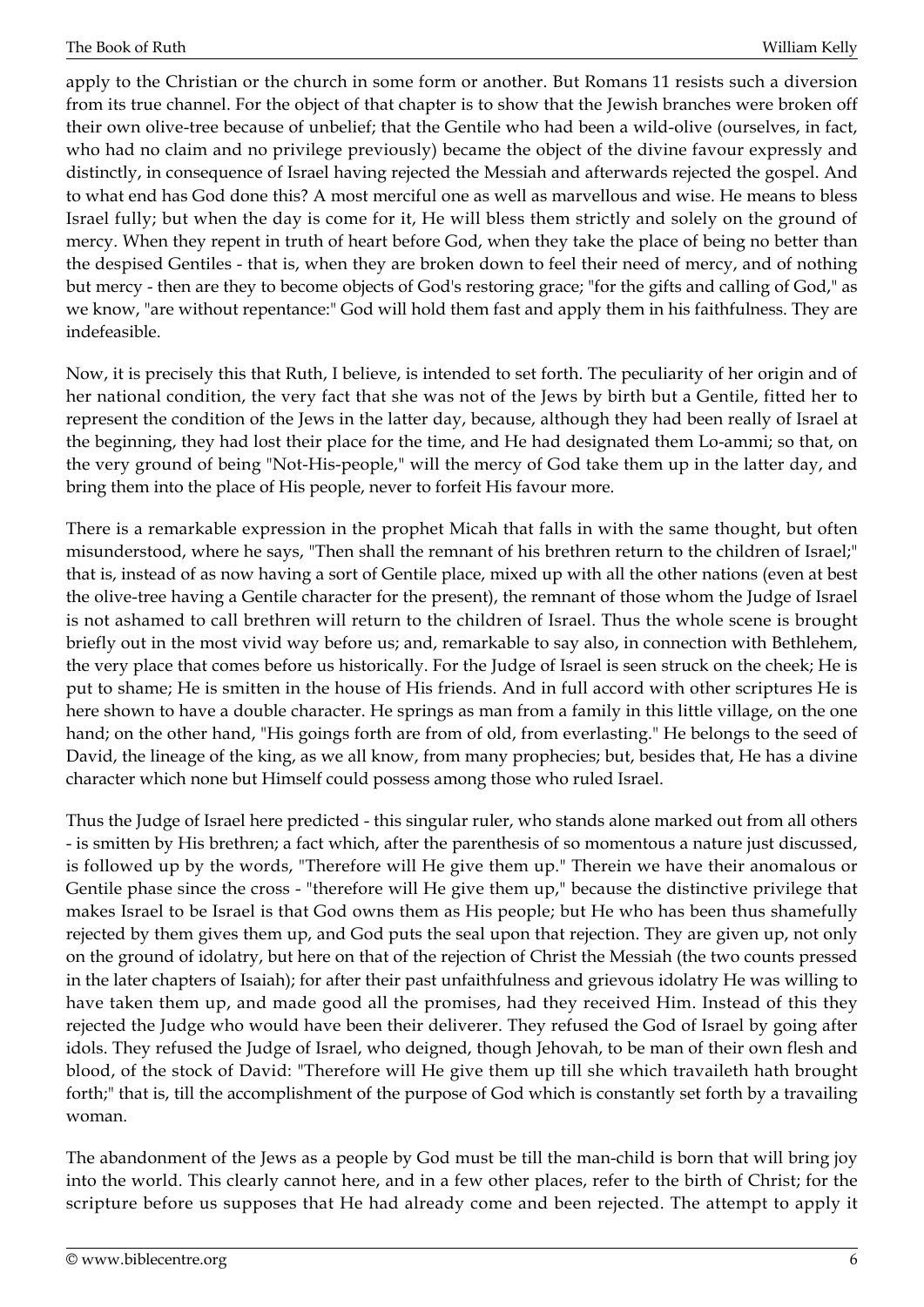therefore to His birth, as has been done in a learned book which has recently appeared, and which I was reading only a day or two ago, is evidently fallacious; for Christ must have already come if He be already rejected, and smitten on the cheek. Consequently, according to the context itself, He must have been born before this travail, and the birth there referred, not to the literal nativity of the Messiah, but to the development of that purpose of blessing God will bring out of Israel's last sorrow. It is clearly the joy that will follow the unparalleled and final tribulation of His people.

Hence when this long-looked-for purpose of God has come to the birth, then, as the prophet puts it, the remnant of the Judge's brethren shall return unto the children of Israel, instead of being taken out of Jewish relations to form the church, as at Pentecost and since. Whenever a Jew now believes in Jesus he leaves his nationality, and merges his old earthly hopes in higher and heavenly things; but in the latter day it will not be so. Then only will the type of Ruth be realized. Up to that time they will have long been, as it were, Gentiles, in point of forfeited privileges; but then, instead of being left in so dismal and desolate a condition, they will return to the children of Israel; they will take up the ancient national hopes for which God is waiting, and which depend on His chosen people being put in living relationship with their long-despised Messiah for the glory of the latter day.

This, I think, tends greatly to clear the Book of Ruth for any one who desires to have no system except God's, but would understand it as it is, without warping it to bear on our own circumstances or comfort. The truth is, brethren, that we Christians are so blessed of God, so met in all the fulness of His grace and glory in the Lord Jesus, that in the measure in which we believe it we are capable of understanding His word; but where there is the predisposition to divert scripture to ourselves, we are in the same proportion turned aside from the just interpretation of scripture. In short, the one constant, blessed, and blessing object of scripture is Christ; and where the single eye looks to Him and is filled with Him we shall certainly have the whole body full of light; where, on the contrary, anything of ours is the object that we are searching for in the word of God, so far we are in danger of being a prey to our own thoughts or those of other men.

It appears plain then, that Ruth most naturally was a Gentile, in order fitly to show the condition of the Jewish remnant in the latter day - perhaps, one might say, she must have been one, if the previous Loammi state was to be marked. At the same time we may observe that she was not simply such, but nearly connected with the Jew, where again we see an element of propriety for the purpose in view. For thus the two things that must have been thought quite heterogeneous and unlikely to be found in the same person seem exactly required to meet in order to give an adequate type of that which was before God in respect of Israel's future. She had been united to a Jew. This undoubtedly was not according to the law, but a manifest irregularity. Was not the history of Israel similarly anomalous? Were not the Jews guilty of no less irregularities? And scripture goes forward worthy of admiration in this as in other respects, that it does not stop, as the rule, to explain the irregularity, never to apologize for it. Scripture assumes that we have confidence in God, and that no saint will take licence from such facts as these. It just simply states them, and leaves us to form a spiritual judgment from the word of God in general upon them. There is nothing that more stamps the divine word than this; whereas, where the source is human, and evil cannot be denied or hidden, you will always find an excuse for this thing and a palliation of that, the result being altogether beneath the dignity of real inspiration. There, on the contrary, God is moving in His love, holiness, and righteous ways, and hence does not require to make apologies. To expect otherwise is an entire forgetfulness that scripture is not the work of the writer, but the word of God. This sort of unbelief is the root of ninety-nine out of a hundred of the difficulties commonly felt.

Ruth then lets us see what I have ventured to call the quasi-Gentile condition of those that will form the remnant: Jews undoubtedly, but Jews that have been out of their land, and dispersed among the nations, where they will have learned their ways, in whom God will begin to work. He will attract their heart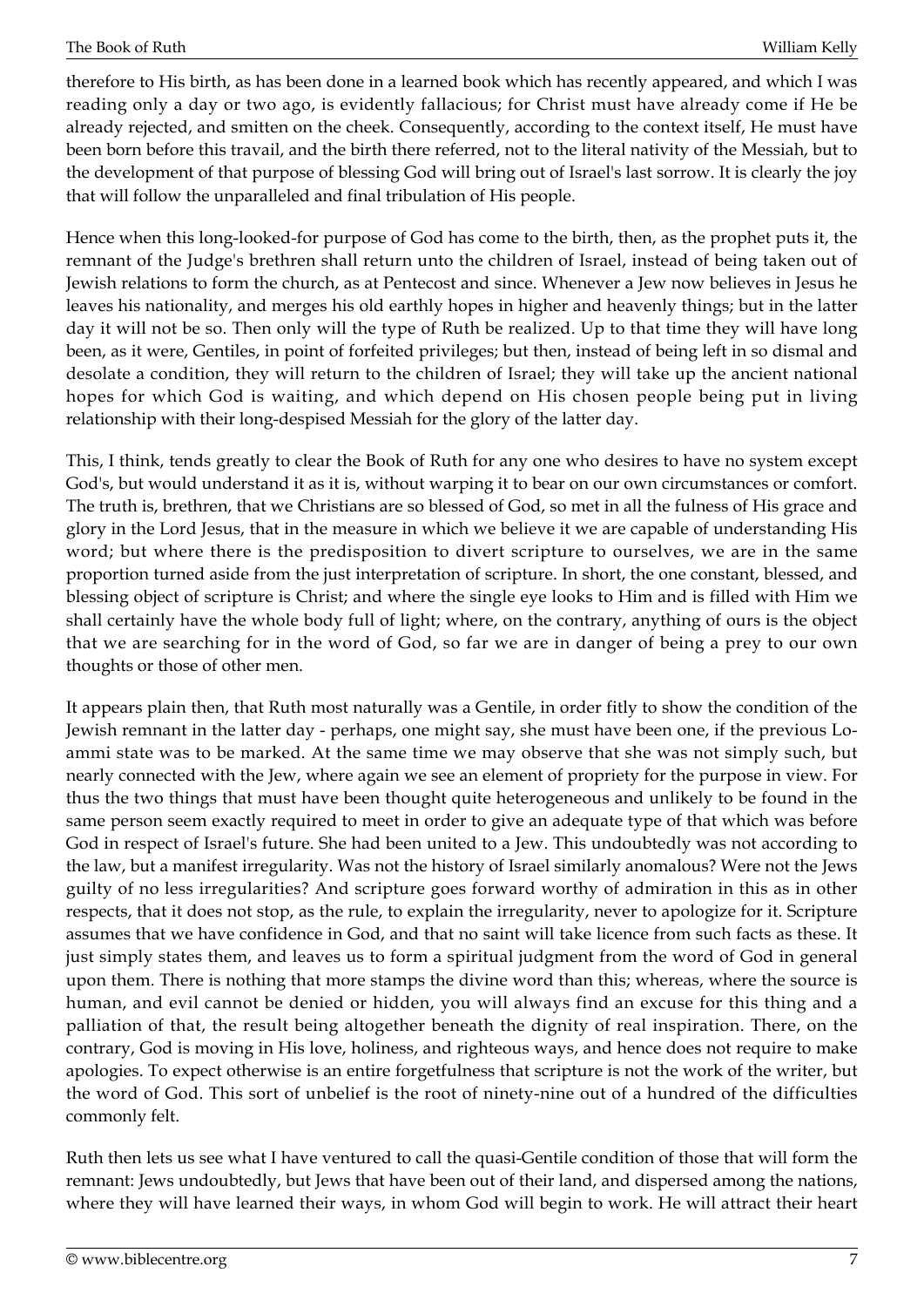and face towards Himself; He will decide them to turn their back upon the Gentiles' pride and idolatry; He will use the frightful evils of the last days, the antichristian times, to produce true repentance and a cleaving in faith to the God of Israel, and the Branch He has made strong for Himself. This will be the work which grace will then carry forward in the godly Jewish remnant, of whom Ruth, it appears to me, is so clear a prefiguration.

#### <span id="page-7-0"></span>**Chapter 2**

As once by birth and in all her natural associations Ruth had been a Gentile, it was the more clear now that her heart was firmly devoted in love and honour for Jehovah; and this soon brings down the blessing of God upon it; for "Naomi had a kinsman of her husband's, a mighty man of wealth, of the family of Elimelech; and his name was Boaz. And Ruth the Moabitess said unto Naomi, Let me now go to the field, and glean ears of corn after him in whose sight I shall find grace. And she said unto her, Go, my daughter. And she went, and came, and gleaned in the field after the reapers: and her hap was to light on a part of the field belonging unto Boaz, who was of the kindred of Elimelech. And, behold, Boaz came from Beth- lehem, and said unto the reapers, Jehovah be with you. And they answered him, Jehovah bless thee." And Boaz, perceiving the stranger, enquires, "Whose damsel is this? And the servant that was set over the reapers answered and said, It is the Moabitish damsel that came back with Naomi out of the country of Moab: and she said, I pray you, let me glean and gather after the reapers among the sheaves: so she came, and hath continued even from the morning until now, that she tarried a little in the house. Then said Boaz unto Ruth, Hearest thou not, my daughter? Go not to glean in another field, neither go from hence, but abide here fast by my maidens: let thine eyes be on the field that they do reap, and go thou after them: have I not charged the young men that they shall not touch thee? and when thou art athirst, go unto the vessels, and drink of that which the young men have drawn. Then she fell on her face, and bowed herself to the ground, and said unto him, Why have I found grace in thine eyes, that thou shouldest take knowledge of me, seeing I am a stranger? And Boaz answered and said unto her, It hath fully been showed me, all that thou hast done unto thy mother in law since the death of thine husband: and how thou hast left thy father and thy mother, and the land of thy nativity, and art come unto a people which thou knewest not heretofore. Jehovah recompense thy work, and a full reward be given thee of Jehovah God of Israel, under whose wings thou art come to trust." (Ruth 2)

Thus we see that where the heart is simple and the eye towards the Lord, He knows how to make it a testimony for Himself. We are apt to mistake by making testimony our object; nor does it really succeed except in the eyes of those who are not competent judges. The real strength and spring and value of testimony is in the self-forgetfulness that is occupied with Christ; and this is beautifully exemplified in the conduct of Ruth. There was nothing more evident in all her conduct than that she gave herself up to the path of simple duty. Nevertheless that duty had an immense dignity stamped on it, because, whilst it was bound up with love to Naomi it was not in her mind separated from the glory of the true God; and when those two qualities unite, how blessed the result! In its own sphere of relations affection is admirable; but when it springs from, and is guided by God Himself, what a reality it is in such a world as this! And this won the heart of Boaz, who had already heard her good report. Little thought she that a poor and stranger damsel could have had her history brought fully before what man would call the lord of the soil, Boaz - a man, it clearly appears, of admirable character, of good position, and of unsullied honour in the land of Israel. It was strange to the Moabitess to hear that such an one so knew and estimated all. How it must have filled her heart with thankfulness to God who had even thus, had it been all, looked upon Naomi and herself! He who had decided her heart was giving her to feel already that it was no vain thing to trust under the wings of the God of Israel. Why should we ever care for ourselves? Had Ruth sought her own things, she had never found them so well, nor even so fast. How deeply err those who make character their idol, lowering it just as they are self-occupied! Still farther off are they who seek things beneath, like the Gentiles who know not God. It was God before her eyes that gave Ruth such moral weight and grace.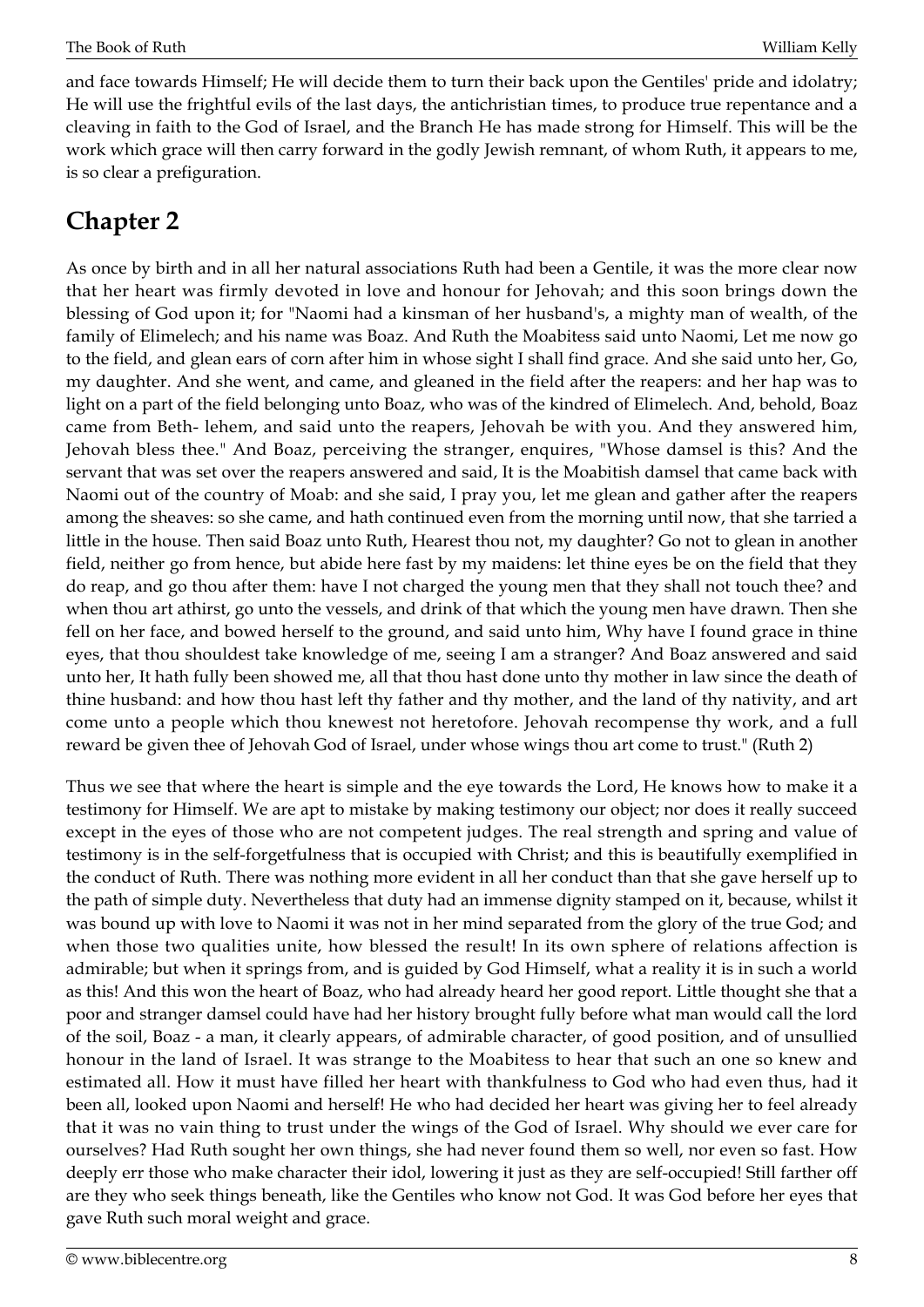The lowly woman had been seeking to do what she owed her mother-in-law before the Lord, and she was right. But was not He thinking of her, and taking care that others too should know what His grace had wrought for and in that Moabitess? Accordingly, "Boaz said to her, At mealtime come thou hither." But we need not dwell on the details of this beautiful book. It is enough for my purpose to point out what is not so obvious.

Suffice it here to say that her return and its supplies astonish her mother-in-law. "Where hast thou gleaned today? and where wroughtest thou?" The blessing of Jehovah it maketh rich, and He addeth no sorrow with it. Naomi looks for more - for all. "Blessed be he that did take knowledge of thee. And she showed her mother in law with whom she had wrought, and said, The man's name with whom I wrought to day is Boaz. And Naomi said unto her daughter in law, Blessed be he of Jehovah who hath not left off his kindness to the living and to the dead. And Naomi said unto her, The man is near of kin unto us, one of our next kinsmen. And Ruth the Moabitess said, He said unto me also, Thou shalt keep fast by my young men, until they have ended all my harvest. And Naomi said unto Ruth her daughter in law, It is good, my daughter, that thou go out with his maidens, that they meet thee not in any other field." Nothing can be more genuinely charming than the artlessness of Ruth's character; nothing more in keeping with the mother-in-law than the looking out for her daughter, and such a daughter. At the same time faith gives a sense of propriety which, in my opinion, we none of us can afford to neglect. By this I do not mean the human prudence which seeks its own objects and in its own way. Not so; but that strong sense of what is comely in the sight of God and man, which assuredly shines here in both mother and daughter. "So she kept fast by the maidens of Boaz to glean unto the end of barley harvest and of wheat harvest; and dwelt with her mother-in-law."

## <span id="page-8-0"></span>**Chapter 3**

Now gradually comes to view a purpose which faith seizes deeper than the apron full of corn from day to day. "Then Naomi her mother-in-law said unto her, My daughter, shall I not seek rest for thee, that it may be well with thee? And now is not Boaz of our kindred, with whose maidens thou wast? Behold, he winnoweth barley to night in the threshing floor." (Ruth 3: 1, 2) Thus she gives directions, and Ruth acts on them. We need not pursue the minute history of all. No doubt it is familiar to almost every hearer in this room. Suffice it to say that God was with the course suggested by Naomi. It might have seemed bold to some, it was really a believing one with love to Ruth also; but when God is with us, if there be on the one hand the attractive grace of a chaste conversation, coupled with fear, there is also on the other the boldness of faith, which is just as remarkably blessed of God. Ruth 2 shows us the one as the third chapter does the other. It was possible that the course that Naomi directed her daughter-in-law to take might have turned away completely the heart of the great man from the Moabitess; but God ordered otherwise according to faith, and therefore difficulties disappeared one after another. God would have us confide in Him, dear brethren; for He is not more mighty than simple in His ways. It is we who are not, and how much blessing do we not lose from the lack of it? Let none doubt that the place of finding His blessing is in what some despise ignorantly, the path of duty. This is always right, though grace gives us occasions in that path which leave room for higher things, suffering not only for righteousness' but for Christ's sake. In such cases faith does not fail to see that which suits His name, and is not a mere question of duty. In short righteousness is in itself good, but grace is better; only it is not grace where righteousness is either sacrificed or not respected. Grace therefore will not fail to honour righteousness whilst rising above it. Thus, in Ruth 2, Ruth is in the path of what we may call righteousness; certainly of relative comeliness and propriety, which was not forgotten of God. In Ruth 3 we find her taking a bolder flight by faith, wherein God led and honoured it too.

Nor again was this faith unappreciated by Boaz, however desirous he may be that the Moabitess should not by the boldness of her faith jeopardize the smallest atom of that which had drawn out to her the confidence of all who loved Jehovah's name. Hence, in jealousy lest the breath of suspicion should blight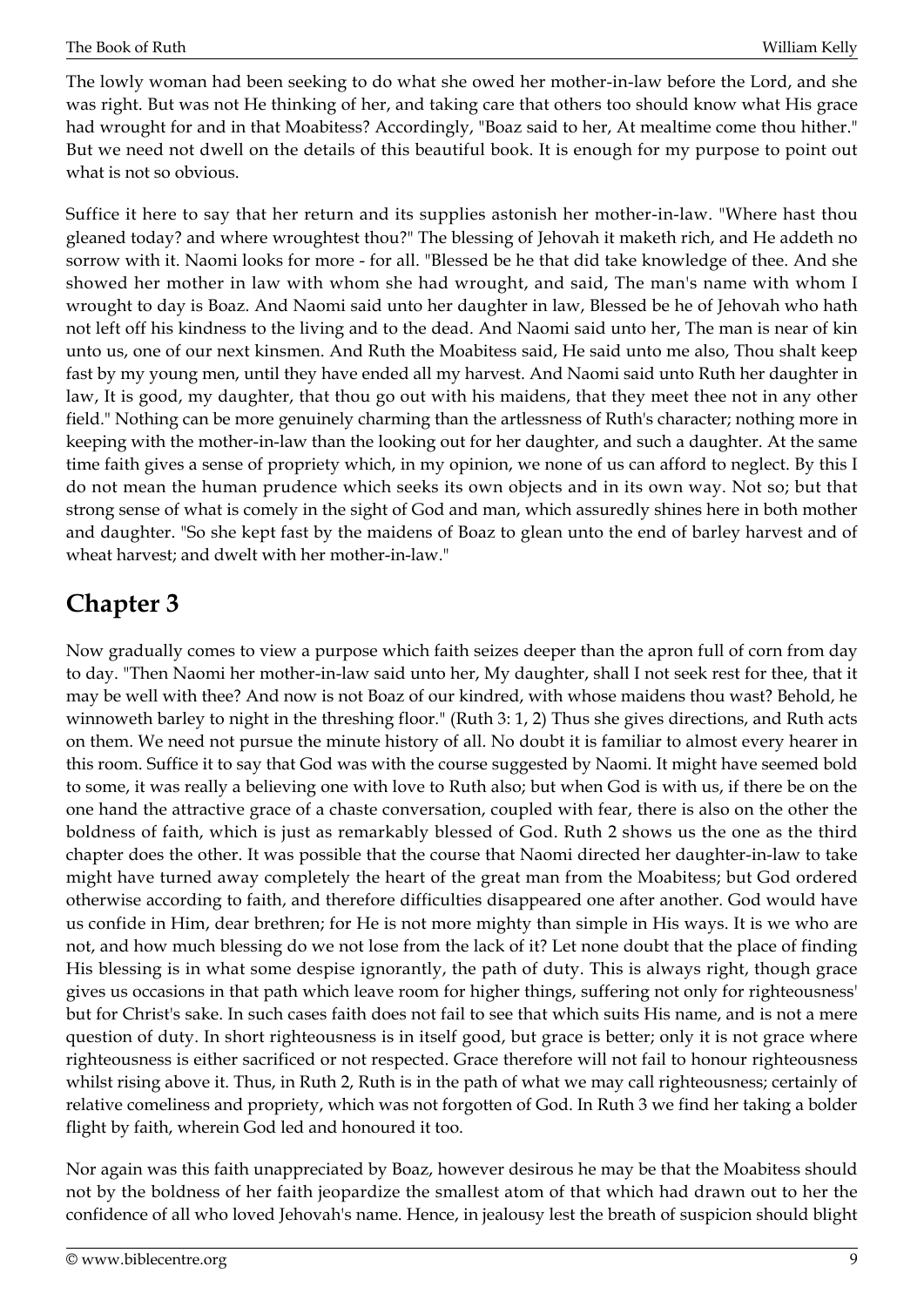or wound such a one, he gives her directions quite as carefully as the mother, if not more so, and hides not from her the difficulty which the law placed in the way. "Tarry this night, and it shall be in the morning, that if he will perform unto thee the part of a kinsman, well; let him do the kinsman's part: but if he will not do the part of a kinsman to thee, then will I do the part of a kinsman to thee, as Jehovah liveth." Thus the woman rests with implicit confidence in the Lord who had wrought in His servant Boaz. When she rejoins her mother, there was more to praise Him for than the measure of barley. There was a tale to tell, delightful to her mother-in-law's heart. "Then said she, Sit still, my daughter, until thou know how the matter will fall: for the man will not be in rest, until he have finished the thing this day." ( Ver. 18)

#### <span id="page-9-0"></span>**Chapter 4**

"Then went Boaz up to the gate, and sat him down there: and, behold, the kinsman of whom Boaz spake came by; unto whom he said, Ho, such a one! turn aside sit down here. And he turned aside, and sat down."

There is not a finer picture in the Bible of the ordinary rural habits of an Israelite in the olden time; and here again we are let into the ways of their civil life in that day. The Book of Ruth may be little, but it furnishes us with a great deal.

"And he took ten men of the elders of the city, and said, Sit ye down here. And they sat down. And he said unto the kinsman, Naomi that is come again out of the country of Moab, selleth a parcel of land, which was our brother Elimelech's: and I thought to advertise thee, saying, Buy it before the inhabitants, and before the elders of my people. If thou wilt redeem it, redeem it: but if thou wilt not redeem it, then tell me, that I may know: for there is none to redeem it beside thee; and I am after thee." (Ruth 4: 1-4)

The kinsman was ready enough for property and its purchase. "And he said, I will redeem it." Boaz next tells him the condition that goes along with the redemption of the piece of land. "Then said Boaz, What day thou buyest the field of the hand of Naomi, thou must buy it also of Ruth the Moabitess, the wife of the dead, to raise up the name of the dead upon his inheritance." ( Ver. 5) This was quite another matter, though God's mind in the law could not be doubted. The kinsman at once draws back with the words of excuse, "I cannot redeem it for myself, lest I mar my own inheritance: redeem thou my right to thyself; for I cannot redeem it." ( Ver. 6)

"What the law could not do in that it was weak through the flesh, God sending his own Son in the likeness of sinful flesh, and for sin, condemned sin in the flesh." The law fails not because itself is bad, for it is good, but because man is bad - the first man, be his advantages what they may; and this is precisely what is set forth by the kinsman. It is the impossibility for him of raising up the name of the dead; the impossibility to Israel of having their blessing according to the purpose of God in connection with the law and the first man. No doubt this was the nearer kinsman; for first is that which is natural, afterwards that which is spiritual. What was natural must first be tried; and this is the near kinsman who simply furnishes room for the display not only of the goodness of God, but of His power; and indeed this is involved in the very name of Boaz. There was strength in him.

No doubt therefore we have in Boaz the type of Christ, but I suppose not so much of Christ coming in order to atone for man, the first man, but - after the settlement of every moral question before God was over - of Christ when raised from the dead by the power of God and the glory of the Father, when the forlorn remnant is received back in grace and the inheritance made good in every way by the Kinsman - Redeemer. In short, Boaz represents Christ risen, as the vessel of power to come in and bear fruit for God where there had already been death, ruin, rejection, and completeness of desolation, as we have already seen in the history of him ( Elimelech, God the King) who had a pleasant purpose in Naomi. He was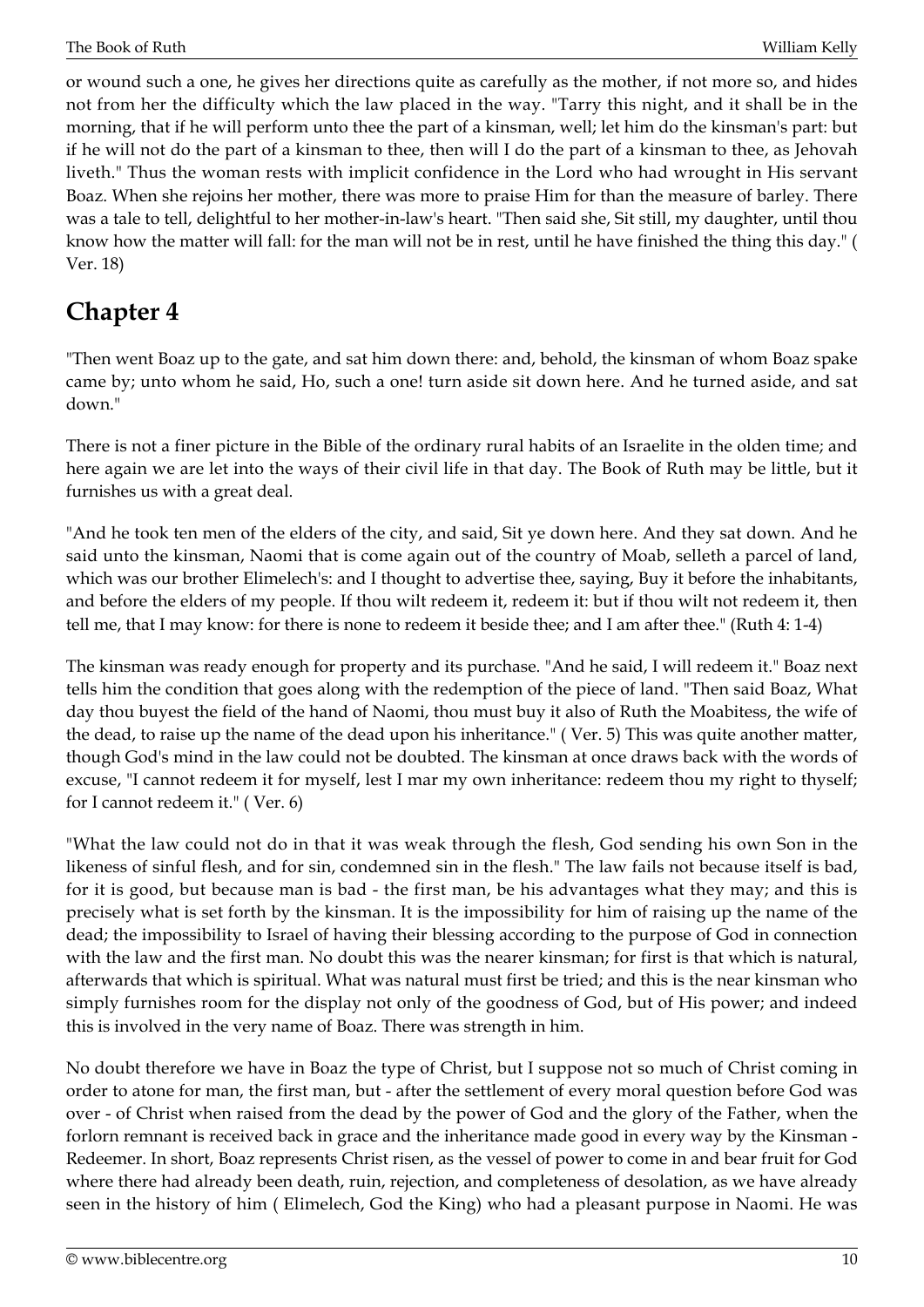dead, she changed to bitterness, as all had failed in both sons away from the land of Jehovah; till on the good news of divine mercy to Israel there is a return, and the widowed one is united to him who is strength (Boaz), and the royal line appears in due time. It is Christ risen who makes the mercies of David sure.

Thus then, as it appears to me, the whole case opens out as simply as possible; that is, we see here the Redeemer, but this by power rather than by blood, the Goel or Kinsman-Redeemer. Such Boaz was, and such Christ will be to Israel; but this is not the way in which we know Him; for, as the apostle says so forcibly, in 2 Cor. 5, "Henceforth know we no man after the flesh: yea, though we have known Christ after the flesh, yet now henceforth know we him no more." To us it is all an entirely new creation and circle of associations; not sin only, but old things passed away, and all things become new. Israel will not be called on to see the change so absolutely great as it will undoubtedly be. But He is and will be then known as their Kinsman in a way which does not so apply to us of the Gentiles, and less, if possible, as the church His body, another and far more intimate relationship. What we see in Ruth is most surely in connection with Israel.

In truth, God magnifies His grace towards us, inasmuch as we have no claim, nor link with Israel. We cannot in any way take the ground of kinsmanship with Jesus. Think not that we lose by this. No doubt in principle it is true that, because the children were partakers of flesh and blood, He likewise partook of the same; but then you will remember that this truth is laid down for the seed of Abraham in the Epistle to the Hebrews. With striking propriety it is addressed to the Hebrew Christians, though no doubt the general truth pertains to all others.

Let none suppose that it is meant that we have not all the blessing revealed in that epistle, for I believe we have thoroughly, and that it is very precious. Indeed I should not like to give the right hand of fellowship to any one so enamoured of his crotchets as to allow of doubts that we have a living portion in that scripture as in the rest. Such theorising is highly to be deprecated and dangerous, my brethren; and the more we value the mercy which has given back to us the truth in all its definiteness, as honouring the Lord and confiding in the word and Spirit of God during this dark and evil day, the more are we bound to discountenance all such trifling with the scriptures as would blunt their edge in dealing with those souls, no matter who or what the theorists may be; for they are men that allow their minds to run riot with the precious word of God.

Nevertheless, affirming this distinctly, I think that there is special propriety in the epistle to the Hebrews referring to this, and hence it will be observed that we hear of the children here: "Behold, I and the children which God has given me." There was a natural link between the Israelite and the Lord Jesus, though it all came to nothing in His cross. But then, grace having intervened, we find them taken up where we Gentiles can be met equally on the new ground of resurrection; and thus the force of this and other kindred scriptures is made manifest by the Spirit.

Does this then detract from us who were outside? Our real and proper relationship to Christ is founded on death and resurrection-life, not on flesh. Even those that had natural relationship are, after all, obliged to come into the same place. All that is connected with flesh has met its end; so that it would be an altogether inferior ground even for a believing Jew now to found his connection with Christ on anything short of that which is equally open to us as to them. In connection then with the term "Kinsman-Redeemer" I merely make this remark, that it has a beauty and a force in speaking about Israel in which, as far as I am aware, it is not applied in any part of the direct scriptures which speak of us Gentiles that are brought in now in the infinite grace of God.

The rest of the story is then brought before us. The man who failed had to bear a mark of his failure which was very significant.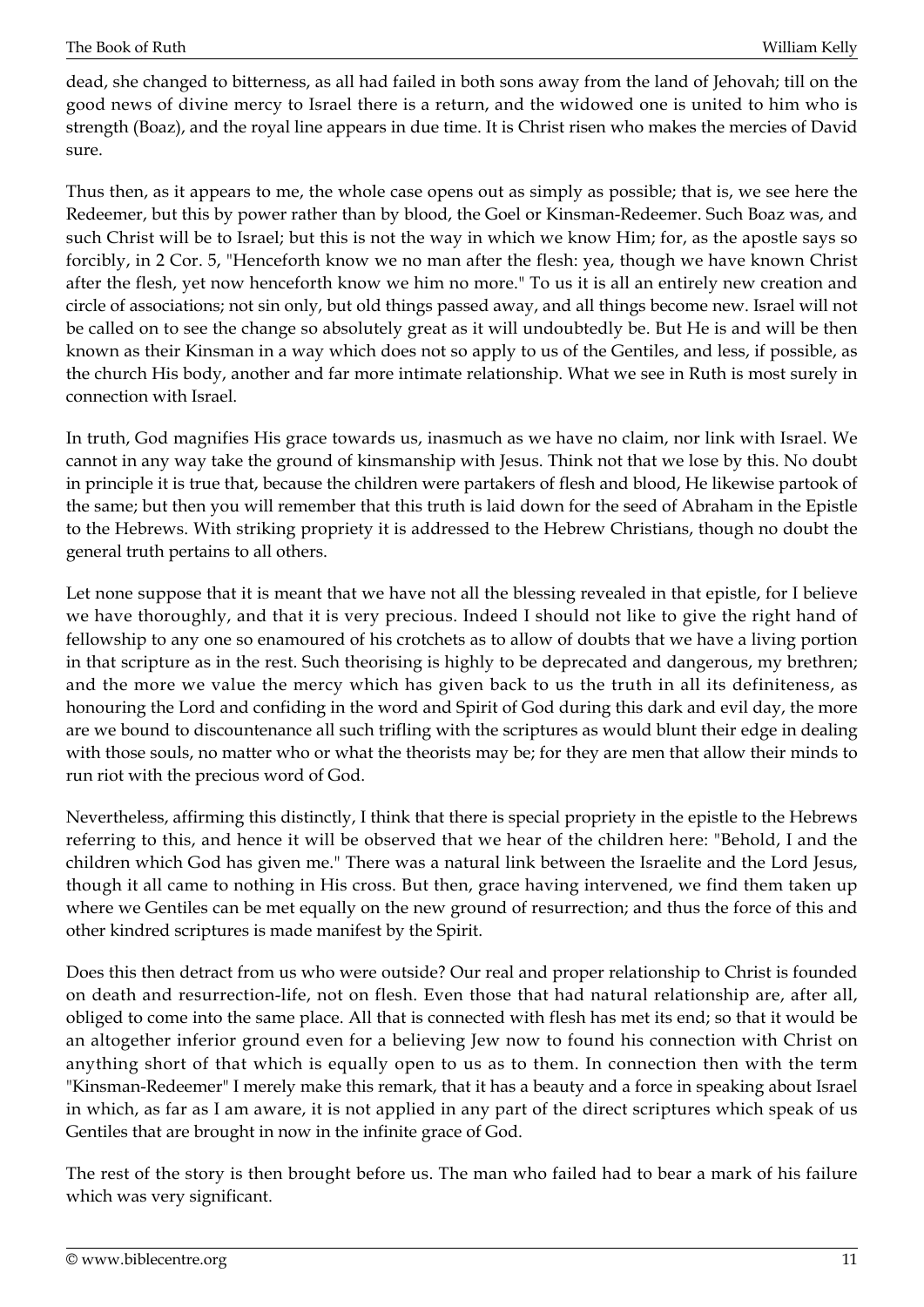"Now this was the manner in former time in Israel concerning redeeming and concerning changing, for to confirm all things; a man plucked off his shoe, and gave it to his neighbour: and this was a testimony in Israel. Therefore the kinsman said unto Boaz, Buy it for thee. So he drew off his shoe. And Boaz said unto the elders, and unto all the people, Ye are witnesses this day, that I have bought all that was Elimelech's, and all that was Chilion's and Mahlon's, of the hand of Naomi. Moreover Ruth the Moabitess, the wife of Mahlon, have I purchased to be my wife, to raise up the name of the dead upon his inheritance."

Thus two of the features of God's dealing with Israel rather than with us are brought before us here; for it is plain that the earthly people and the land go together. This has no application whatever to the church of God. You may, no doubt, use the figure; and I am not in the least saying that you should not employ the moral truth both individually and corporately if you will; only it requires a delicacy of touch which I think is apt most of all to fail where the practice is most common. I grant you that there are those that could handle the type of Ruth the Moabitess, and gather, so far as it goes, all the spiritual blessedness in the truths of the book which would apply to a Christian man or to the church of God; but employed, as it usually is, with a rough and vague indiscriminateness as being a distinct type of the one or the other, I am persuaded that it is an error, and must have mischievous consequences, as indeed is notorious. For the distinctive character of the Christian and the church is lost thereby, or rather was never known to those who thus teach.

Here then the land and the widow went together; and Boaz in the most solemn manner takes both, as the Lord will another day. "And all the people that were in the gate, and the elders, said, We are witnesses. Jehovah make the woman that is come into thine house like Rachel and like Leah, which two did build the house of Israel."

In the latter part of the chapter we are told that "Boaz took Ruth, and she was his wife." A son was born; "and the women said unto Naomi, Blessed be Jehovah, which hath not left thee this day without a kinsman, that his name may be famous in Israel."

But how sweet that things should have come down to the last pass perhaps found in any house in Israel! If there was a woman whose condition seemed not only calamitous but hopeless, it was Naomi, as she confessed herself. Her appeal to Orpah and Ruth was founded upon the impossibility (humanly speaking) that deliverance should come, or the name of the dead be raised upon the inheritance. But impossibility is a word never to be named with God, save indeed that He should lie or act below Himself. It is a good thing that we should feel our utter weakness; it is intolerable that we should ever limit Him. No doubt it is just, and may be turned to profit by grace, that we have been brought utterly low; and so it was with Naomi. But now what joy filled the heart of the aged mother-in-law, once so forlorn, when she took the child of Ruth, Moabitess though she had been (for all this was now merged in her husband Boaz), and the women said for her, "He shall be a restorer of thy life, and a nourisher of thine old age: for thy daughter-in-law, which loveth thee, which is better to thee than seven sons, hath born him. And Naomi took the child, and laid it in her bosom, and became nurse unto it. And the women her neighbours gave it a name, saying, There is a son born to Naomi; and they called his name Obed; he is the father of Jesse, the father of David." ( Vers. 15-17)

And will it not be so, beloved brethren in that bright day when the Lord Jesus will come, and when He will take the long widowed Israel, and when every trace of shame and want, as well as of death and sorrow, will have passed away for ever? Then the mighty course of God's grace will flow, not only in old channels to the overflowing of their banks in goodness, but when the knowledge of the glory of Jehovah will fill all the earth as the waters the sea. And this is what we know will be the fruit of Christ's assumption of the inheritance, the true Heir of all things.

For as the women felt and said, so will it be yet in the goodness of God. The welcome Seed of promise,